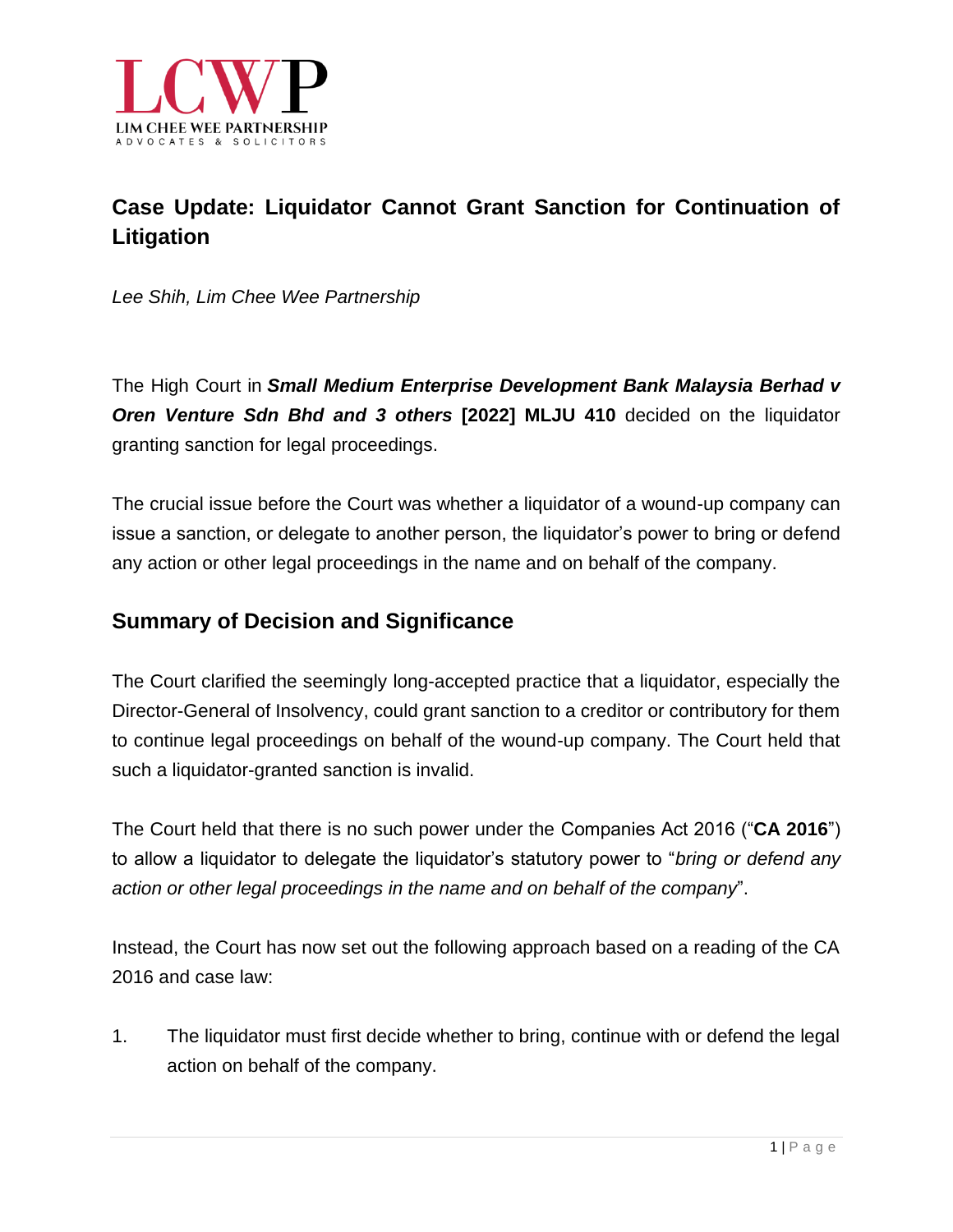

- 2. If the liquidator refuses to do so, the creditor or contributory may then apply to the winding-up Court under section 486(2) of the CA 2016. This is the provision where the winding-up Court has oversight over the liquidator's powers.
- 3. The Court may then grant an Order to compel the liquidator to act or for a Court sanction of the creditor or contributory for them to act in the legal proceedings on behalf of the company.

#### **Background Facts**

In July 2020, SME Bank filed the first legal suit against the company, Oren Venture, and the company's directors. In May 2021, Oren Venture filed the second legal suit against SME Bank.

On 25 May 2021, Oren Venture was wound up by an Order of Court. The Director-General of Insolvency ("**DGI**") was appointed as liquidator of Oren Venture.

Counsel for the now wound-up Oren Venture was now instructed by a contributory of Oren Venture. The contributory had obtained a 'sanction' letter dated 13 December 2021 from the liquidator i.e. DGI in order for Oren Venture to continue with the suit against SME Bank.

SME Bank applied to withdraw its first suit against Oren Venture while also applying for security for costs against Oren Venture in the second suit.

The Court invited the counsel for Oren Venture and for SME Bank to address the Court on a preliminary issue:

*"Whether a liquidator of a wound-up company can issue a sanction or delegate his power under Item (a) of the Twelfth Schedule of the Companies Act 2016 to any other person to*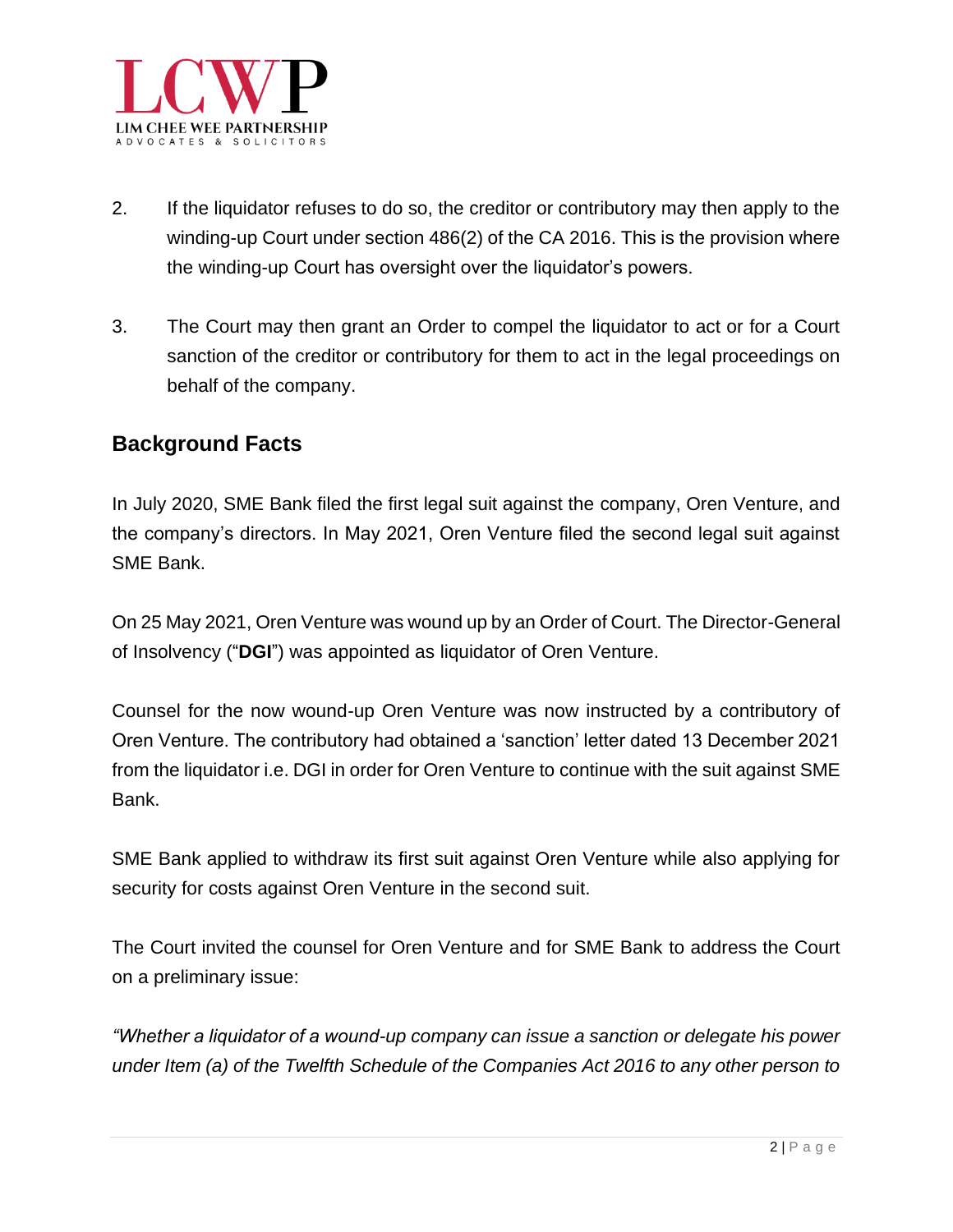

*bring or defend any action or other legal proceedings in the name and on behalf of that company."*

Counsel for Oren Venture produced the 'sanction' letters issued by the liquidator to the contributory for the purposes of defending the first legal suit and for continuing with the second legal suit. The letters contained the following:

- 1. Both were signed by the same officer from DGI.
- 2. Both shared the same title: "*Syarat-syarat bagi permohonan kebenaran penyelesai di bawah Akta Syarikat 1965 / Akta Syarikat 2016*" ('Conditions for the application for the liqudiator's sanction under the Companies Act 1965 / Companies Act 2016').
- 3. Both referred to a "*Surat Aku Janji*" that had been submitted to the DGI.
- 4. Both letters stated that "*Pegawai Penerima dan Penyelesai ("PPP") bagi Oren Venture Sdn Bhd … telah meluluskan kebenaran penyelesai ("sanksi") untuk tuan/puan memulakan dan/atau meneruskan tindakan di Mahkamah Tinggi … untuk mewakili syarikat Oren Venture Sdn Bhd … dalam guaman tersebut tertakluk kepada syarat-syarat yang berikut*" ('The Official Receiver and Liquidator for Oren Venture Sdn Bhd … has approved the sanction to you initiating and/or continuing with the High Court proceedings ... in representing Oren Venture Sdn Bhd ... in the suit but subject to the following conditions').
- 5. The conditions included a competent "*Penjamin*" providing the PPP with an "*Aku Jamin Penjamin*" and a "*Bon Jaminan*", and further depositing a specified sum of money with the PPP; that neither the PPP nor the estate of the Company would be responsible or held responsible for any failure, loss or costs involved in or imposed by that action, and that the "*Penjamin*" would bear all costs; and that the lawyers having the conduct of the matter would inform PPP in writing of the progress of the case from time to time.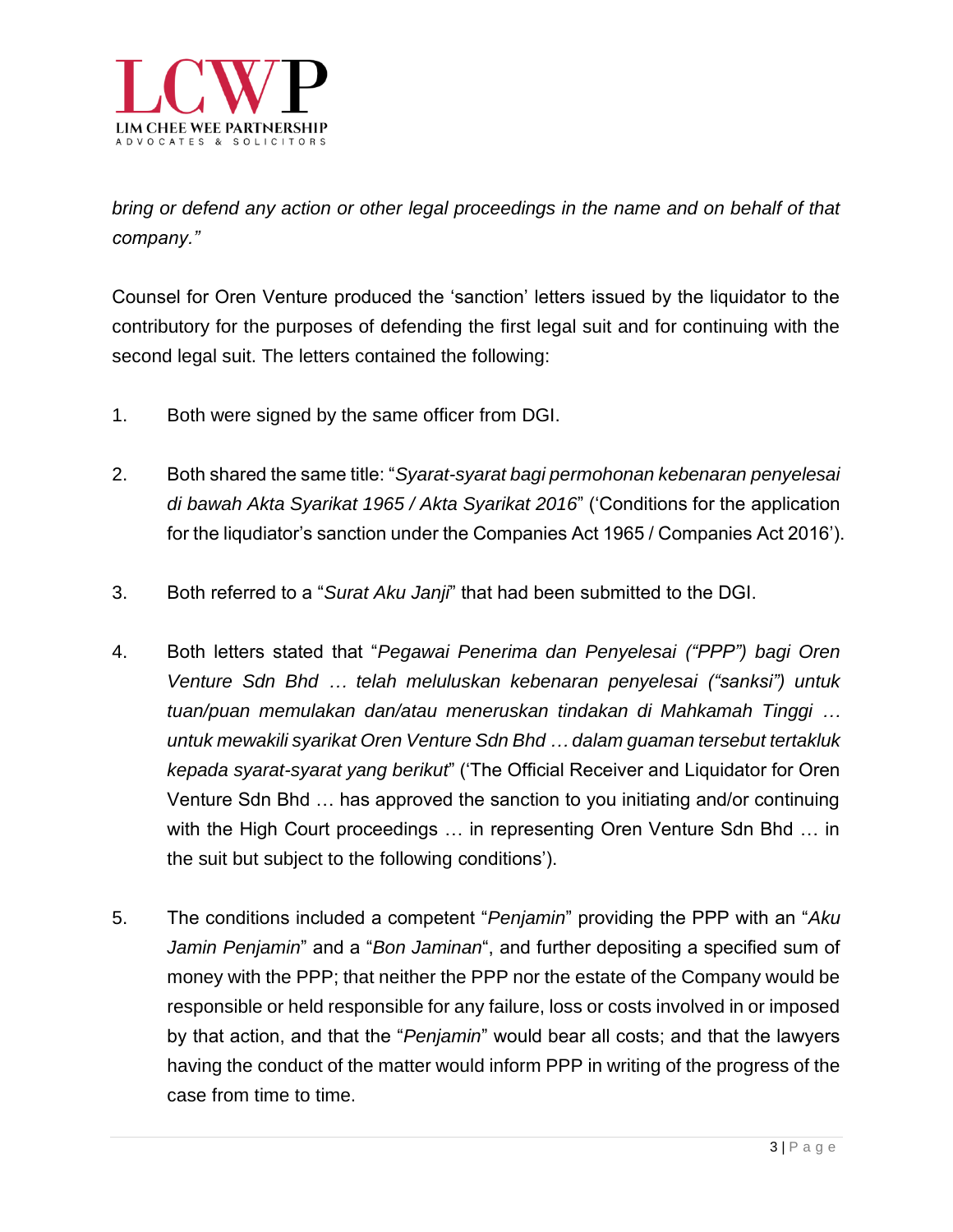

Counsel for Oren Venture took the position that the 'sanction' letters clothed the contributory with the power to defend the first suit and to continue with the second suit.

Counsel for SME Bank submitted that the liquidator cannot delegate his power or issue a sanction to anyone to defend the first suit and to continue with the second suit.

### **Decision**

## *(i) Preliminary*

The Judicial Commissioner started by observing that a liquidator is a creature of statute. The liquidator derives his powers from the statute that creates him and enables him. In Malaysia, section 486(1) and the Twelfth Schedule of the Companies Act 2016 (CA 2016) are the source of a liquidator's powers in a winding up by the Court. These powers were also contained in the predecessor section 236 of the Companies Act 1965 (CA 1965).

# *(ii) Liquidator's Powers under the CA 2016: No Power to Issue a Sanction to the Contributory*

Through section 486(1)(a) of the CA 2016, the liquidator may, without the authority of the Court or of the committee of inspection, exercise any of the general powers in Part 1 of the Twelfth Schedule of the CA 2016. The relevant ones are:

- Item (a): a liquidator may "*bring or defend any action or other legal proceedings in the name and on behalf of the company"*.
- Item (j): the liquidator may "*appoint an agent to do any business which the liquidator is unable to do*".
- Item (k): the liquidator may "*appoint an advocate to assist him in his duties*".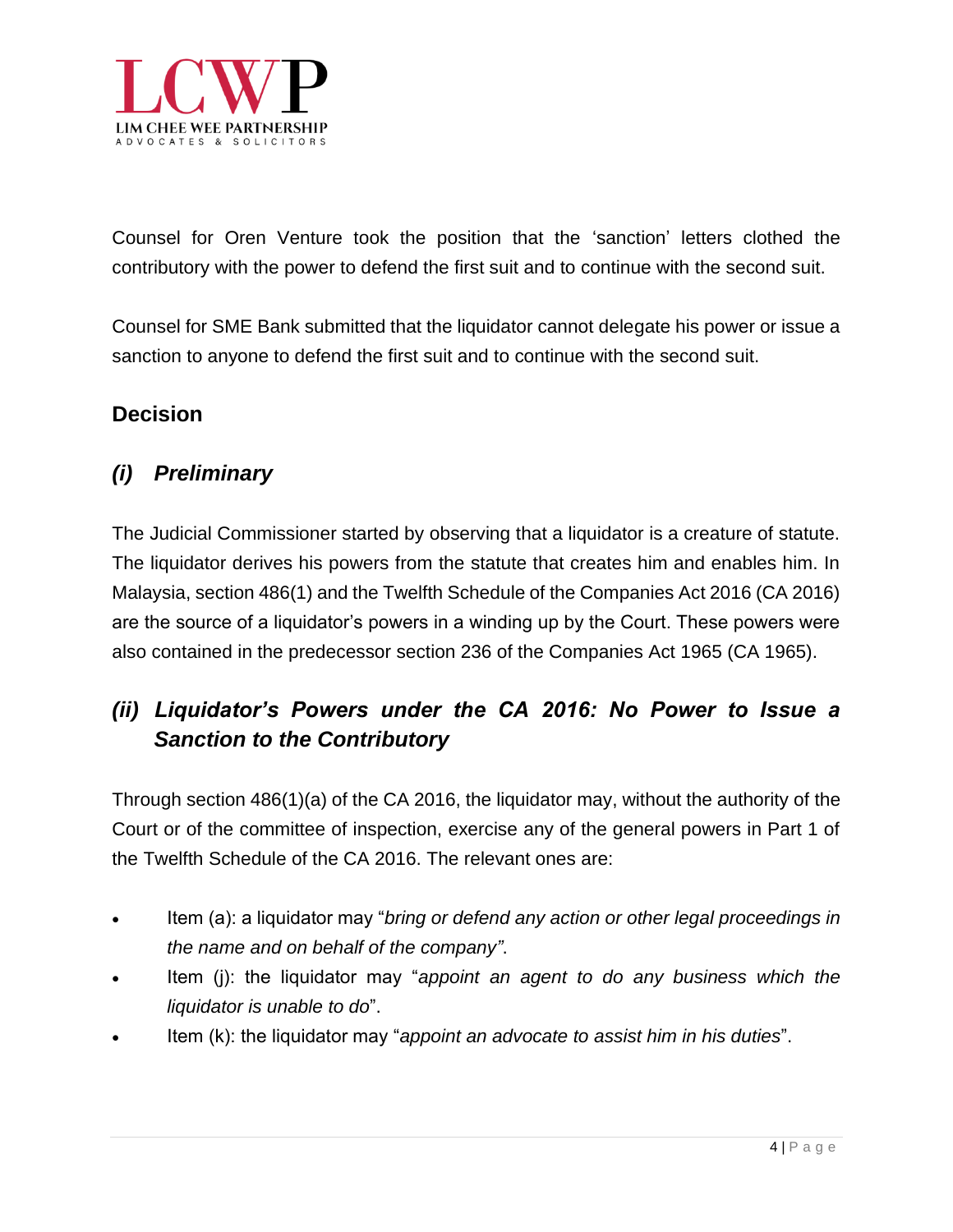

The language used in these general powers connotes that the liquidator must exercise those powers personally.

The Court then noted that the CA 2016 does not contain any express provision giving a liquidator the power to delegate or abrogate the exercise of any of his powers. Or the power to issue a sanction to someone else to exercise any of these powers. This must mean that Parliament intended for only the liquidator to have those general powers, including the power to "*bring or defend any action or other legal proceedings in the name and on behalf of the company"*.

When the Court looked at the sanction letters by the liquidator, the Court held that the liquidator had by the sanction letter, in effect and substance, abrogated and delegated the liquidator's power to the contributory to continue and to defend the legal proceedings. It was not an appointment of an agent to do any business which he as liquidator was unable to do. It was a wholesale delegation of that power.

On the DGI taking security from the "*Penjamin*" (guarantor), the Court noted that the CA 2016 does not provide for the liquidator taking any security.

For appointing solicitors, while a liquidator may "*appoint an advocate to assist him in his duties"*, it would not extend to the liquidator appointing an advocate to assist a contributory to carry out a liquidator's duties.

The power to bring and defend legal proceedings is a power bestowed on the liquidator. There are no provisions in the CA 2016 for the liquidator to delegate that power.

Therefore, the Court held that the DGI, as the liquidator, did not have the power to issue a sanction to the contributory to defend the first legal suit and to continue with the second legal suit. The supposed "*sanction*" by the DGI issued to the contributory was invalid and inoperable.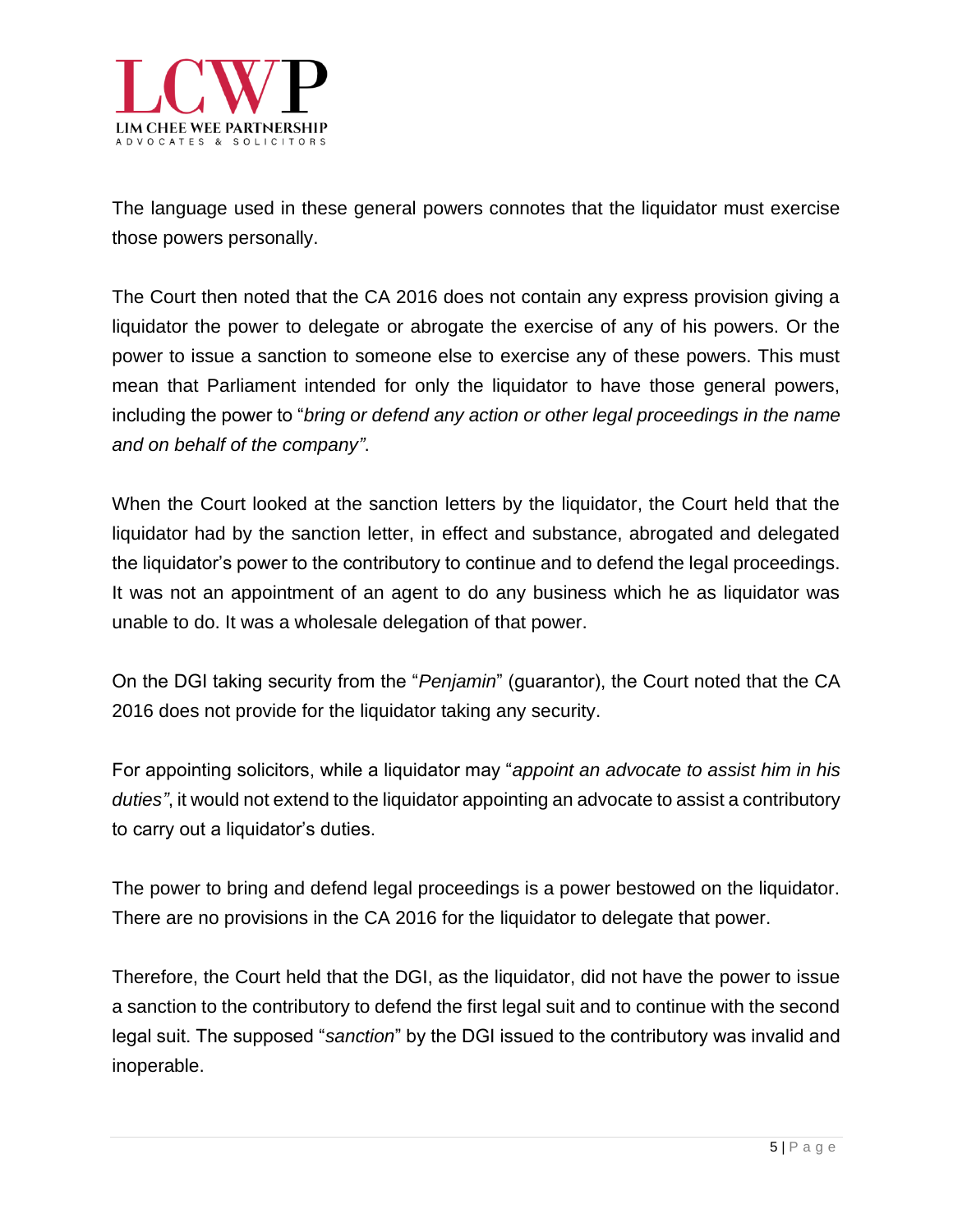

## *(iii) The Court's Power of Sanction under the CA 2016*

Nevertheless, the Court had the power to grant a sanction to a creditor and a contributory. The basis for this is section 486(2) of the CA 2016 and the Federal Court decision in *Zaitun Marketing Sdn Bhd v Boustead Eldred Sdn Bhd* [2010] 3 CLJ 785 and other case law.

Section 486(2) of the CA 2016 provides that:

*The exercise by the liquidator in a winding-up by the Court of the powers conferred by this section is subject to the control of the Court and any creditor or contributory may apply to the Court with respect to any exercise or proposes exercise of any of those powers.*

The Court summarised the position when a wound-up company brings, continues with or defends an action.

**First**, only the liquidator has the power to do such acts.

It is only when the liquidator refuses to, or is unable to do so, or has no funds (and the grounds are not exhaustive), can a creditor or contributory apply to the winding up Court. The applicant can first apply for an Order to either compel the liquidator to bring, continue with or defend that action.

Alternatively, apply for an Order that Court grants sanction for them to bring, continue with or defend that action. The applicant would have to satisfy the Court that doing so would be in the interests of the company. The Court can impose terms and conditions in granting sanction, including requiring security and indemnity. But the liquidator does not have that power.

**Second**, only the Court is best placed to make that judicial evaluation of whether bringing, continuing with or defending that action would be in the interests of the company,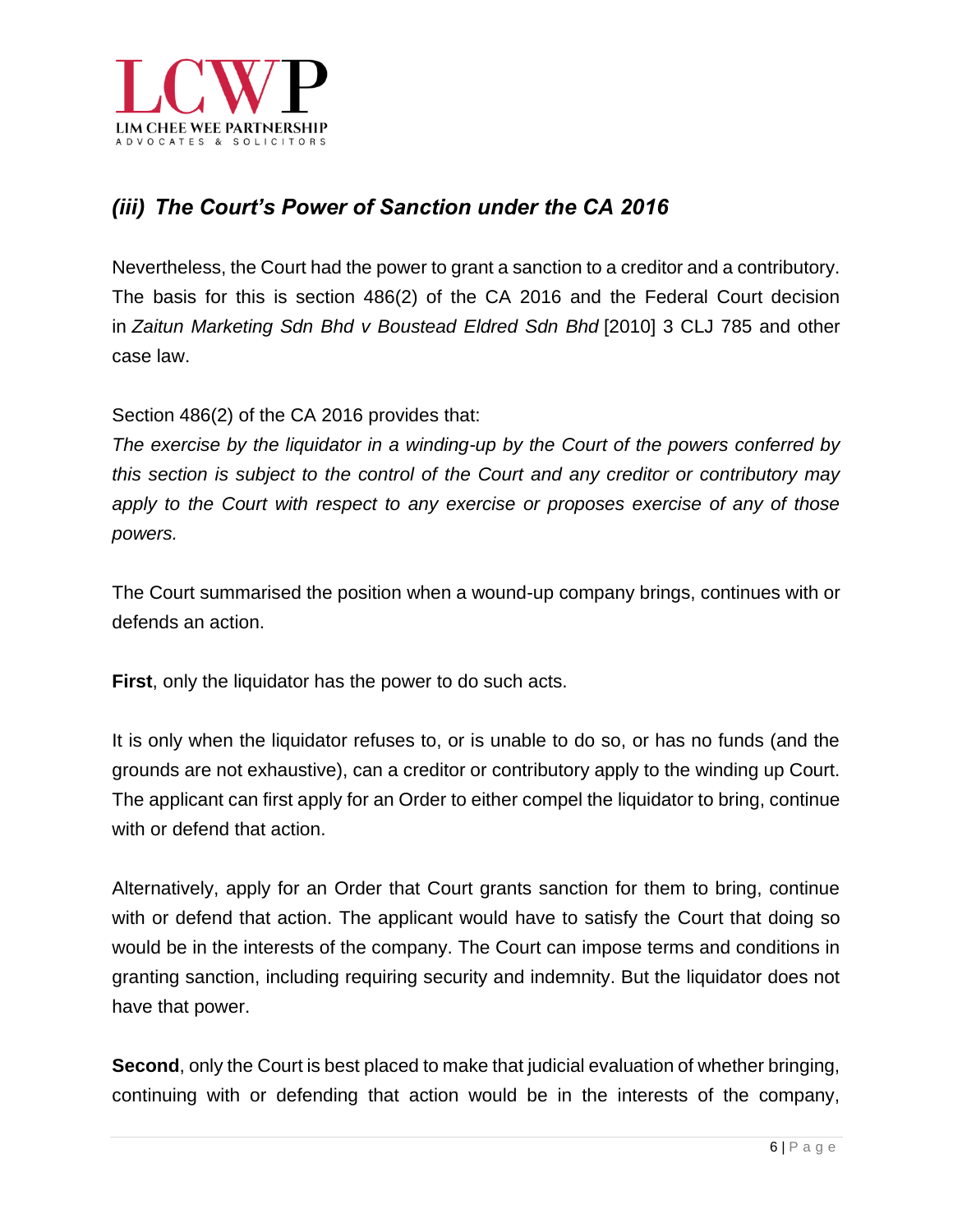

particularly where the liquidator has first declined to. The Court would want to request the presence of the liquidator to hear his views and why he decided not to pursue it himself.

**Third**, if a liquidator from the DGI is allowed to give sanction to someone else to bring an action, why could not the same power be given to and exercised by a private liquidator? Allowing a private liquidator *carte blanche* power to delegate his duties may lead to misuse and abuse.

**Fourth**, as the Court's power to sanction a creditor or contributory to bring, continue with or defend an action is derived from section 486(2) of the Act, then a liquidator is in a subservient position to the Court. The liquidator cannot be placed on par with the Court in having that power of sanction.

**Finally**, the Court noted that there have been other cases that have referred or alluded to a liquidator's sanction.

The Court distinguished those cases on the basis that none of the cases ever raised whether a liquidator had that power of sanction in the first place. None of the parties in any of those cases canvassed that issue.

The Court was also cognisant that in legal proceedings, the timelines for say bringing an appeal and doing the acts would make going through that process very urgent and onerous. However, the Rules do have provisions for extending time and the Courts have on many occasions exercised their decision for such extension.

### **Comments**

I agree with this decision. I had long viewed it as an anomaly to have a liquidator grant "*sanction*" to a creditor or contributory to allow that creditor or contributory to be able to essentially borrow the name of the company in legal proceedings.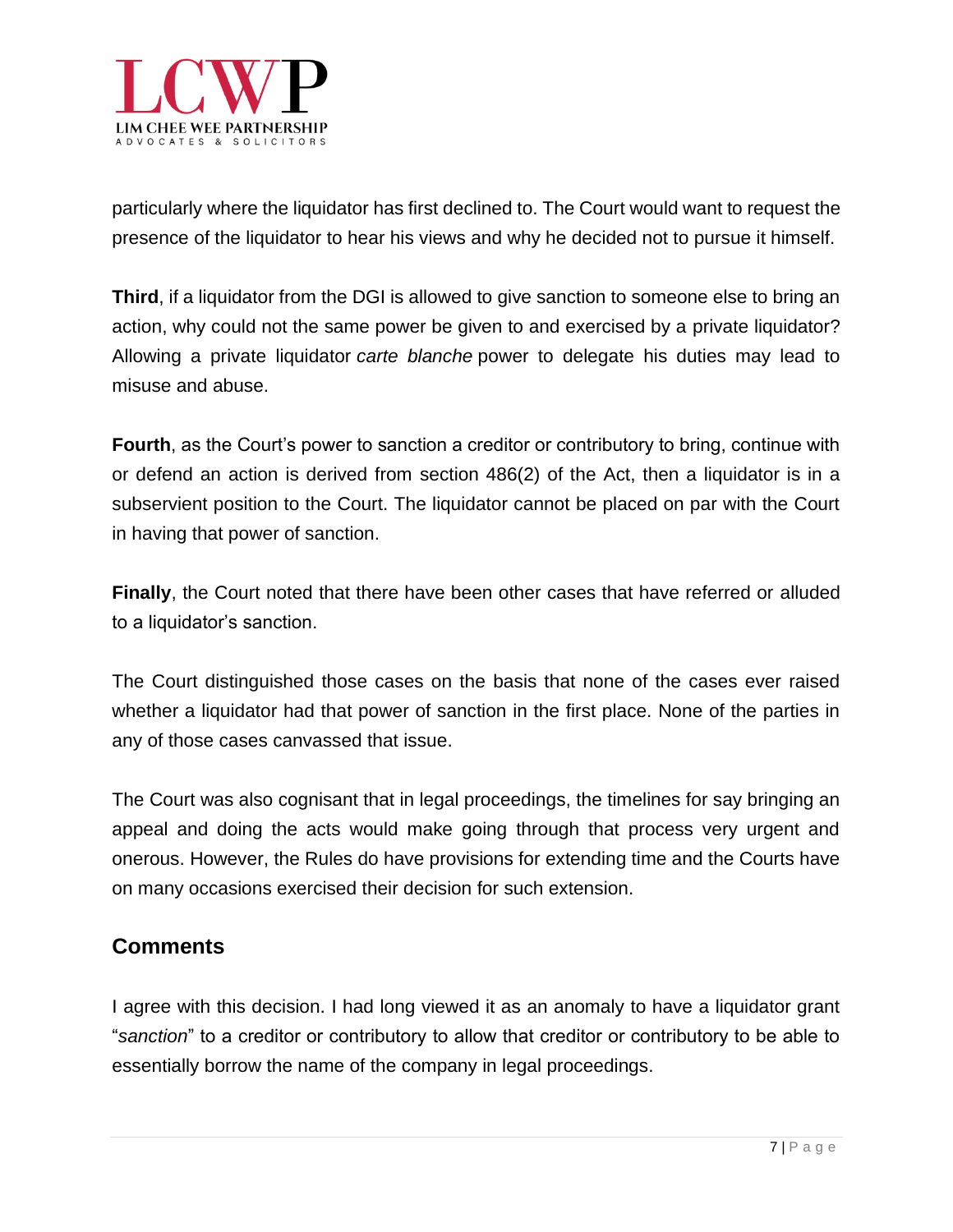

Nonetheless, the liquidator granting sanction had appeared to be entrenched in case law or had long been assumed to be correct. For instance, the Federal Court in *Lai King Lung and another v Merais Sdn Bhd* **[2020] 5 MLJ 614** proceeded on the questions of law on the *assumption* that the liquidator could grant sanction. The appeal proceeded on the issue whether the liquidator could grant *retrospective* sanction.

I believe this practice of a liquidator granting sanction emanated from the personal bankruptcy procedure where the DGI would give sanction for the bankruptcy to bring or continue with legal proceedings. Section 38(1)(a) of the Insolvency Act 1967 (previously known as the Bankruptcy Act 1967) requires the "*sanction of the Director General of Insolvency"*. The DGI's website sets out the [bankruptcy](https://www.mdi.gov.my/index.php/legislation/download-forms/sanction-application-bankruptcy) sanction documents and where these documents appear to then be very similar to the DGI liquidation sanction documents. The Federal Court in *Lai King Lung* also started by drawing the comparison with sanction in bankruptcy proceedings.

I agree that section 486(2) of the CA 2016 would be where the creditor or contributory could first apply to have the winding-up Court have the control over the liquidator's powers to initiate or bring legal proceedings on behalf of the company. However, my view is section 486(2) of the CA 2016 only goes so far as to allow the Court to direct the liquidator to then take a particular course of action e.g. to continue with the legal proceedings. The legal proceedings are still ultimately under the control of the liquidator.

I go further to suggest the following. Where the Court makes an order to sanction or to essentially vest the carriage of the wound-up company's legal proceedings in the hands of the creditor or contributory, the Court is exercising its inherent jurisdiction to do so.

See the examples of the following cases that have approved the Court's power to do so:

• *Cape Breton Co v Fenn* (1881) 17 Ch D 198 at 207: "*Then on what principle is it that a creditor or contributory has been allowed to sue in the name of the company? On the same principle on which a man could always have filed a bill in the old Court*